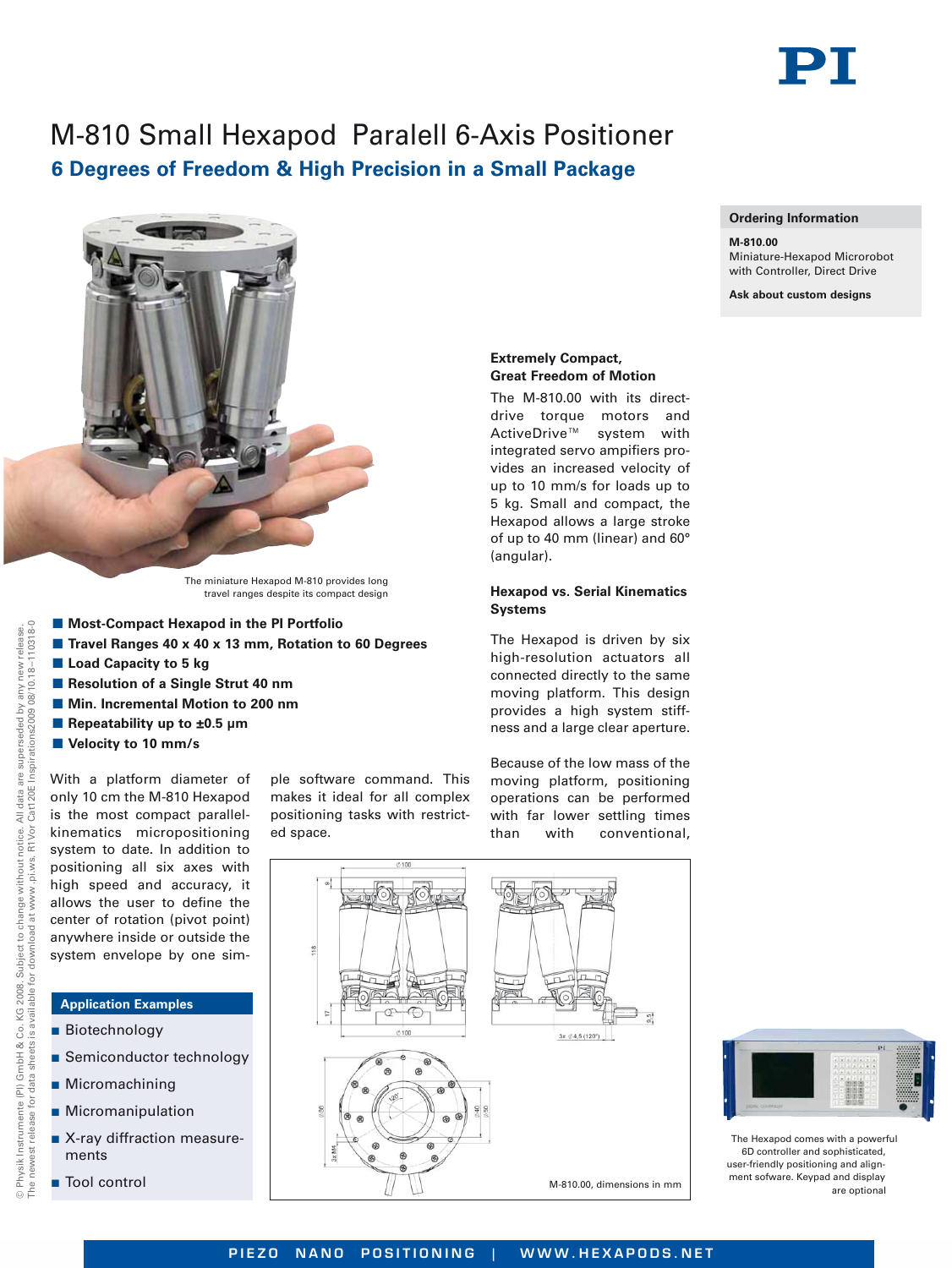

stacked multi-axis systems. In such systems, runout, quiding errors, and the friction and inertia of moving cables all accumulate to limit accuracy and repeatability-problems which do not affect parallel kinematic systems like the Hexapod.

to define a fixed pivot point. The sophisticated Hexapodcontroller allows choosing any point in space as the pivot point for the rotation axes with a simple software command. The pivot point remains fixed relative to the platform.

Target positions in 6-space are entered in user-friendly coordinates and reached by smooth vectorized motion.

### **Open Architecture**

Control of the hexapod is facilitated by the controller's open interface architecture, which provides a variety of high-level commands and includes a macro language for programming and storing command sequences.



piezo hexapod Custom miniature

**User-Defined Pivot Point** For optics and other alignment tasks, it is important to be able

| Technical Data |
|----------------|
|----------------|

|                                                            | M-810.00                                | <b>Unit</b> |
|------------------------------------------------------------|-----------------------------------------|-------------|
| Active axes                                                | $X, Y, Z, \Theta X, \Theta Y, \Theta Z$ |             |
| <b>Motion and positioning</b>                              |                                         |             |
| *Travel range X, Y                                         | ±20                                     | mm          |
| *Travel range Z                                            | ±6.5                                    | mm          |
| *Travel range OX, OY                                       | ±11                                     | ۰           |
| *Travel range $\Theta Z$                                   | ±30                                     | $\circ$     |
| Actor drive                                                | Brushless DC Motor, ActiveDrive™        |             |
| Actuator stroke                                            | ±7.5                                    | mm          |
| Single-actuator design resolution                          | 0.04                                    | μm          |
| Integrated sensor                                          | Rotary encoder                          |             |
| Sensor resolution                                          | 12800                                   | Cts./rev.   |
| **Min. incremental motion X, Y                             | $\mathbf{1}$                            | μm          |
| **Min. incremental motion Z                                | 0.2                                     | μm          |
| **Min. incremental motion θΧ, θΥ, θΖ                       | 3.5                                     | µrad        |
| Repeatability X, Y                                         | $+2$                                    | μm          |
| Repeatability Z                                            | ±0.5                                    | μm          |
| Repeatability $\Theta$ X, $\Theta$ Y, $\Theta$ Z           | ±5                                      | µrad        |
| Backlash X, Y                                              | $\overline{2}$                          | μm          |
| Backlash <sub>Z</sub>                                      | 0.5                                     | μm          |
| Max. velocity X, Y, Z                                      | 10                                      | mm/s        |
| Max. velocity $\Theta$ X, $\Theta$ Y, $\Theta$ Z           | 250                                     | mrad/s      |
| Typ. velocity X, Y, Z                                      | 5                                       | mm/s        |
| Typ. velocity $\Theta$ X, $\Theta$ Y, $\Theta$ Z           | 120                                     | mrad/s      |
| <b>Mechanical properties</b>                               |                                         |             |
| Stiffness X, Y                                             | 0.1                                     | $N/\mu m$   |
| Stiffness Z                                                | $\overline{4}$                          | $N/\mu m$   |
| Max. load (baseplate horizontal / any orientation) 5 / 2.5 |                                         | kg          |
| <b>Miscellaneous</b>                                       |                                         |             |
| Operating temperature range                                | $0$ to $+50$                            | °C          |
| Material                                                   | Stainless steel, aluminum               |             |
| Mass                                                       | 1.7                                     | kg          |
| <b>Controller</b>                                          |                                         |             |
| <b>Operating Voltage</b>                                   | 100-240 VAC, 50/60 Hz                   |             |
|                                                            |                                         |             |

 $*$  The travel ranges of the individual coordinates ( X, Y, Z,  $\Theta$ X,  $\Theta$ Y,  $\Theta$ Z) are interdependent. The data for each axis in this table shows its maximum travel, where all other axes are at their zero positions. If the other linear or rotational coordinates are not zero, the available travel may be less.

Six-axis move. No moving cables (unlike serial-kinematic stacked systems). Eliminates bending, inertia and friction, improving accuracy.

Technical data are specified at 20 ±3°C. Data for vacuum versions may differ.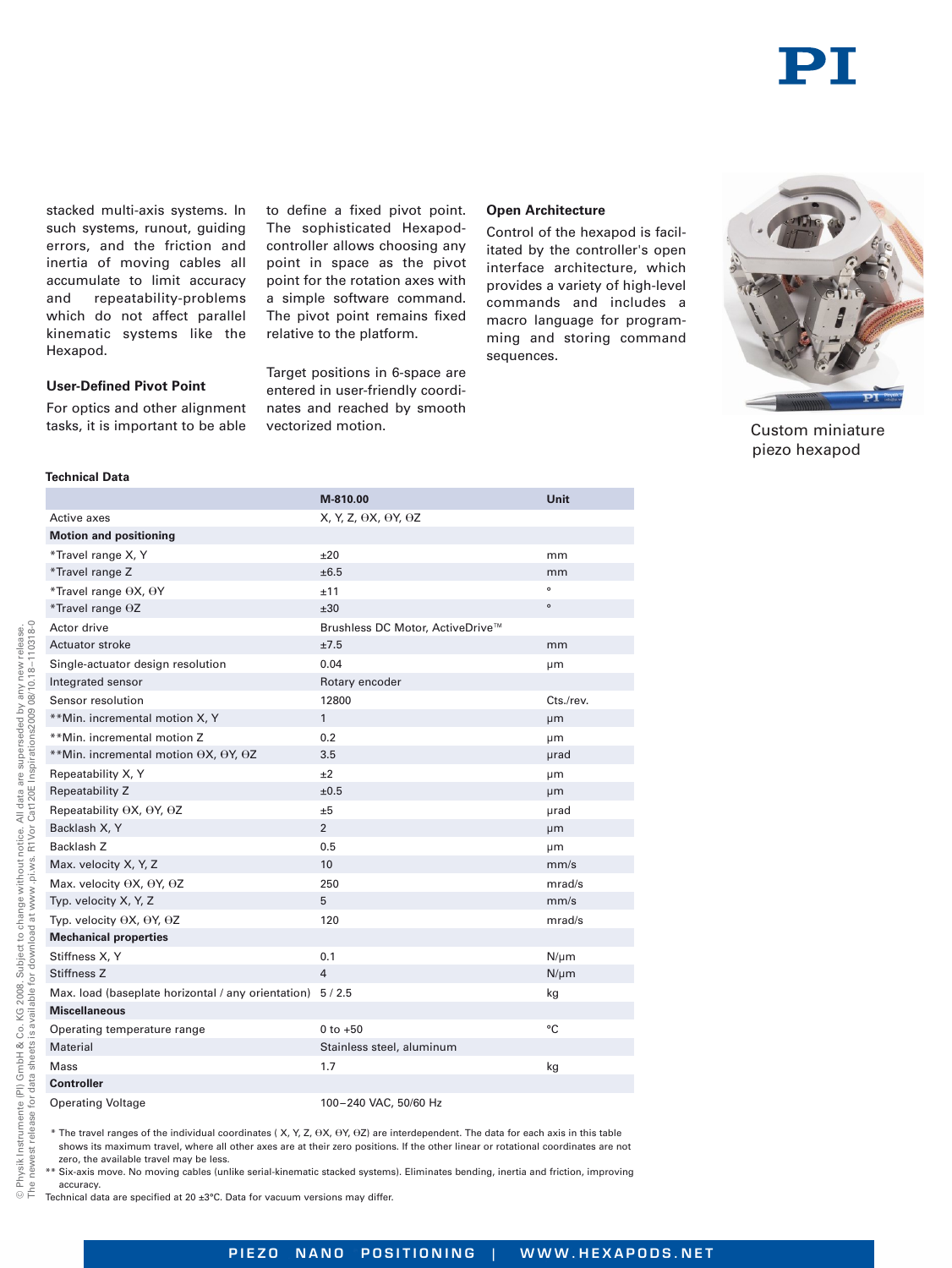

# M-811 Vacuum-Compatible Miniature Hexapod 6-Axis Positioner **High Precision and Very Versatile**



The M-811.STV vacuum-compatible Hexapod comes complete with software and a highly specialized Hexapod controller. It combines small size with high-load capacity and high accuracy.

- **Vacuum-Compatible Miniature Hexapod**
- **E** Complete with Specialized Hexapod Controller and Software
- **E** Travel Ranges 34 x 32 x 13 mm, Rotation to 42 Degrees
- **E** Load Capacity to 5 kg
- **E** Actuator Resolution 40 nm
- $\blacksquare$  **Min. Incremental Motion to 200 nm**
- **Repeatability up to ±0.2 μm**
- **No Velocity to 10 mm/s**

superseded **t** 

The M-811.STV is PI's smallest standard vacuum-compatible Hexapod. Despite its size it can handle loads up to 5 kg (2.5 kg in any orientation) and achieves velocities up to 10 mm/sec. With a diameter of only 130 mm and a height of 115 mm it provides travel ranges up to 35 mm in the

## **Application Examples**

- **Biotechnology**
- **Semiconductor technology**
- Micromachining
- **Micromanipulation**
- X-ray diffraction measurements
- Tool control

XY-plane and up to 13 mm in the Z-direction. In combination with the large tilting angles of 20° around the X and Y axis and up to 40° around the vertical axis it allows for complex motion profiles with particularly flexible placement of the load – a great advantage in restricted areas (such as beam lines) and small vacuum chambers.

Each individual strut has a positioning resolution of 40 nm; multi-axis motion can be accomplished with sub-micron repeatability. In addition to controlling all axes in Cartesian coordinates, a software command allows the user to select the center of rotation (pivot point) freely anywhere inside lope.

## **Hexapod vs. Serial Kinematics Systems**

The Hexapod is driven by six high-resolution actuators all connected directly to the same moving platform. This design provides a high system stiffness and a large clear aperture. Because of the low mass of the moving platform, positioning operations can be performed with far lower settling times than with conventional, stacked multi-axis systems. In such systems, runout, guiding errors, and the friction and inertia of moving cables all accumulate to limit accuracy and repeatability—problems which do not affect parallel kinematic systems like the Hexapod.

## **Fixed Virtual Pivot Point**

For optics and other alignment tasks, it is important to be able to define a fixed pivot point. The sophisticated Hexapod controller allows choosing any point in space as the pivot point for the rotation axes by software command. The pivot point remains fixed relative to the platform.

### **Ordering Information**

### **M-811.STV**

Miniature Hexapod Microrobot with Controller, Direct Drive, 5 kg Load, Vacuum Compatible to 10<sup>-6</sup> hPa

**Ask about custom designs!**

Target positions in 6-space are entered in user-friendly coordinates and reached by smooth vectorized motion.

## **Open Architecture**

Control of the Hexapod is facilitated by the controller's open interface architecture, which provides a variety of high-level commands and includes a macro language for programming and storing command sequences.



The Hexapod comes with a powerful 6D controller and sophisticated, user-friendly positioning and alignment sofware. Keypad and display are optional

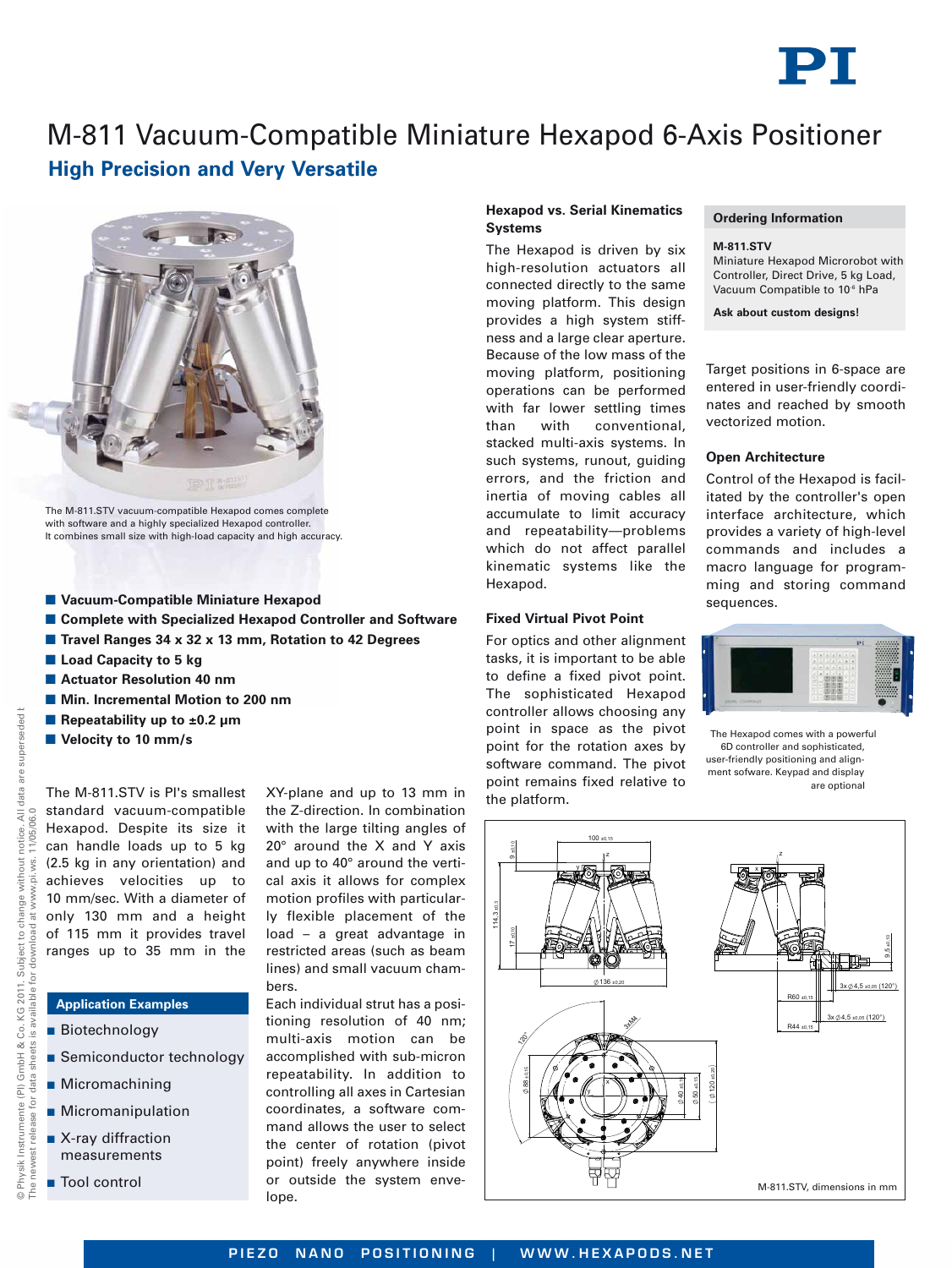## **Technical Data**

| <b>Model</b>                                  | M-811.STV                                              |
|-----------------------------------------------|--------------------------------------------------------|
| Active axes                                   | X, Y, Z, θX, θY, θZ                                    |
| <b>Motion and positioning</b>                 |                                                        |
| *Travel range X, Y, Z                         | $±17, ±16, ±6.5$ mm                                    |
| *Travel range θX, θY, θZ                      | $\pm 10^{\circ}$ , $\pm 10^{\circ}$ , $\pm 21^{\circ}$ |
| Actuator drive                                | Brushless DC motor, ActiveDrive                        |
| Single-actuator design resolution             | $0.04 \mu m$                                           |
| Integrated sensor                             | Rotary encoder                                         |
| Sensor resolution                             | 12800 cts./rev.                                        |
| **Min. incremental motion X, Y                | $0.5 \mu m$                                            |
| **Min. incremental motion Z                   | $0.2 \mu m$                                            |
| **Min. incremental motion θΧ, θΥ, θΖ          | $10$ $\mu$ rad                                         |
| Repeatability X, Y                            | $±0.5 \mu m$                                           |
| Repeatability Z                               | $\pm 0.2 \mu$ m                                        |
| Repeatability θΧ, θΥ, θΖ                      | $±2$ µrad                                              |
| Backlash X, Y                                 | $1 \mu m$                                              |
| Backlash <sub>Z</sub>                         | $0.2 \mu m$                                            |
| Max. velocity X, Y, Z                         | $10$ mm/s                                              |
| Max. velocity θX, θY, θZ                      | 250 mrad/s                                             |
| Typ. velocity X, Y, Z                         | $5 \text{ mm/s}$                                       |
| Typ. velocity θX, θY, θZ                      | 120 mrad/s                                             |
| <b>Mechanical properties</b>                  |                                                        |
| Stiffness X, Y                                | $0.2$ N/ $\mu$ m                                       |
| Stiffness <sub>Z</sub>                        | $3.6$ N/ $\mu$ m                                       |
| Load (baseplate horizontal / any orientation) | $5/2.5$ kg                                             |
| <b>Miscellaneous</b>                          |                                                        |
| Operating temperature range                   | 0 to +50 $^{\circ}$ C                                  |
| Material                                      | Stainless steel, aluminum                              |
| <b>Mass</b>                                   | $2.2$ kg                                               |
| Controller                                    |                                                        |
| Operating voltage                             | 100-240 VAC, 50/60 Hz                                  |

\* The travel ranges of the individual coordinates ( X, Y, Z, θX, θY, θZ) are interdependent. The data for each axis in this table shows its maximum travel, where all other axes are at their zero positions. If the other linear or rotational coordinates are not zero, the available travel may be less.

\*\* Six-axis move. No moving cables (unlike serial-kinematic stacked systems). Eliminates bending, inertia and friction, improving accuracy.

Technical data are specified at 20  $\pm 3$  °C. Data for vacuum versions may differ.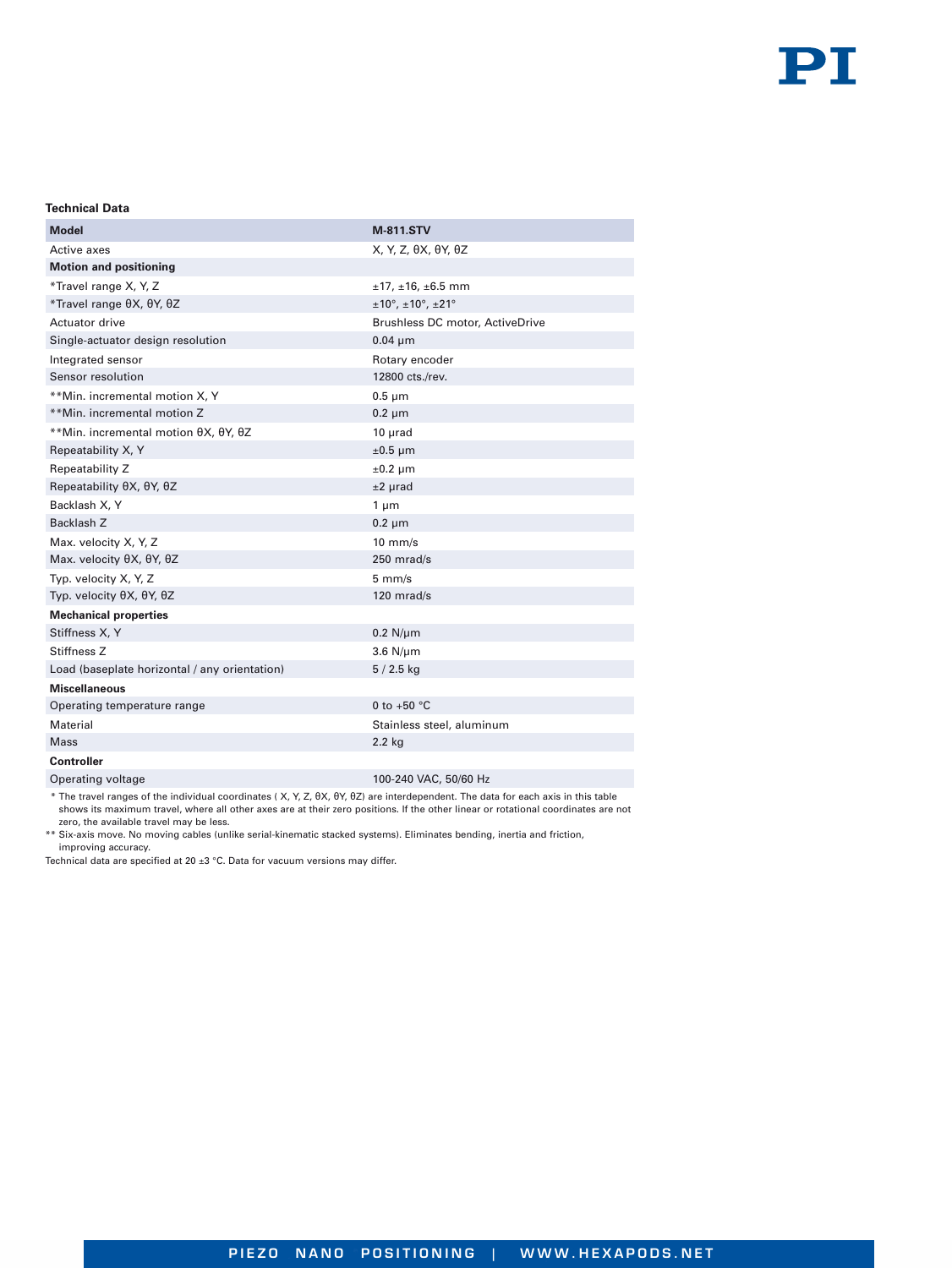

**Ordering Information**

Miniature Hexapod Microrobot with Controller, Direct Drive, Modified Cable Outlet **Ask about custom designs**

**M-810.0A**

# M-810.0A Miniature Hexapod **6 Degrees of Freedom & High Precision in a Small Package**



The M-810 miniature Hexapod is now available with a modified cable exit. This makes for even more compact integration

- Most-Compact Hexapod in the PI Portfolio
- Travel Ranges 40 x 40 x 13 mm, Rotation to 60 Degrees
- Clear Aperture Ø 59 mm
- **E** Load Capacity to 5 kg
- **Resolution of a Single Strut 40 Nm**
- $\blacksquare$  **Min. Incremental Motion to 200 Nm**
- Repeatability up to ±0.5 µm
- **No Velocity to 10 mm/s**



## **Application Examples**

- Biotechnology
- **B** Semiconductor technology
- Micromachining
- **B** Micromanipulation
- X-ray diffraction measurements
- Tool control

## **Technical Data**

| Model                                               | M-810.0A                        |
|-----------------------------------------------------|---------------------------------|
| Active axes                                         | X, Y, Z, θX, θY, θZ             |
| <b>Motion and positioning</b>                       |                                 |
| *Travel range X, Y                                  | $±20$ mm                        |
| *Travel range Z                                     | $\pm 6.5$ mm                    |
| *Travel range θX, θY                                | ±11°                            |
| *Travel range θZ                                    | $±30^{\circ}$                   |
| Actor drive                                         | Brushless DC motor, ActiveDrive |
| Actuator stroke                                     | $±7.5$ mm                       |
| Single-actuator design resolution                   | $0.04 \mu m$                    |
| Integrated sensor                                   | Rotary encoder                  |
| Sensor resolution                                   | 12800 cts. / rev.               |
| **Min. incremental motion X, Y                      | 1 µm                            |
| **Min. incremental motion Z                         | $0.2 \mu m$                     |
| **Min. incremental motion θΧ, θΥ, θΖ                | $3.5 \mu rad$                   |
| Repeatability X, Y                                  | $±2 \mu m$                      |
| Repeatability Z                                     | $\pm 0.5$ µm                    |
| Repeatability θX, θY, θZ                            | $±5$ µrad                       |
| Backlash X, Y                                       | $2 \mu m$                       |
| Backlash Z                                          | $0.5 \mu m$                     |
| Max. velocity X, Y, Z                               | $10$ mm/s                       |
| Max. velocity θX, θY, θZ                            | $250$ mrad/s                    |
| Typ. velocity X, Y, Z                               | $5 \text{ mm/s}$                |
| Typ. velocity θX, θY, θZ                            | $120$ mrad/s                    |
| <b>Mechanical properties</b>                        |                                 |
| Stiffness X, Y                                      | $0.1$ N/ $\mu$ m                |
| Stiffness <sub>Z</sub>                              | $4$ N/ $\mu$ m                  |
| Max. load<br>(baseplate horizontal/any orientation) | $5/2.5$ kg                      |
| Miscellaneous                                       |                                 |
| Operating temperature range                         | 0 to $+50$ °C                   |
| Material                                            | Stainless steel, aluminum       |
| Mass                                                | 1.7 kg                          |
| <b>Controller</b>                                   |                                 |
| Operating voltage                                   | 100-240 VAC, 50 / 60 Hz         |

\* The travel ranges of the individual coordinates (X, Y, Z, θX, θY, θZ) are interdependent. The data for each axis in this table shows its maximum travel, where all other axes are at their zero positions. If the other linear or rotational coordinates are not zero, the available travel may be less.

\*\* Six-axis move. No moving cables (unlike serial-kinematic stacked systems) to introduce bending forces, torque and friction which degrade positioning accuracy. Technical data are specified at 20 ±3 °C. Data for vacuum versions may differ.

--110318-0

release.<br>110318-0 new<br>.18any n<br>38/10.1  $38/1$